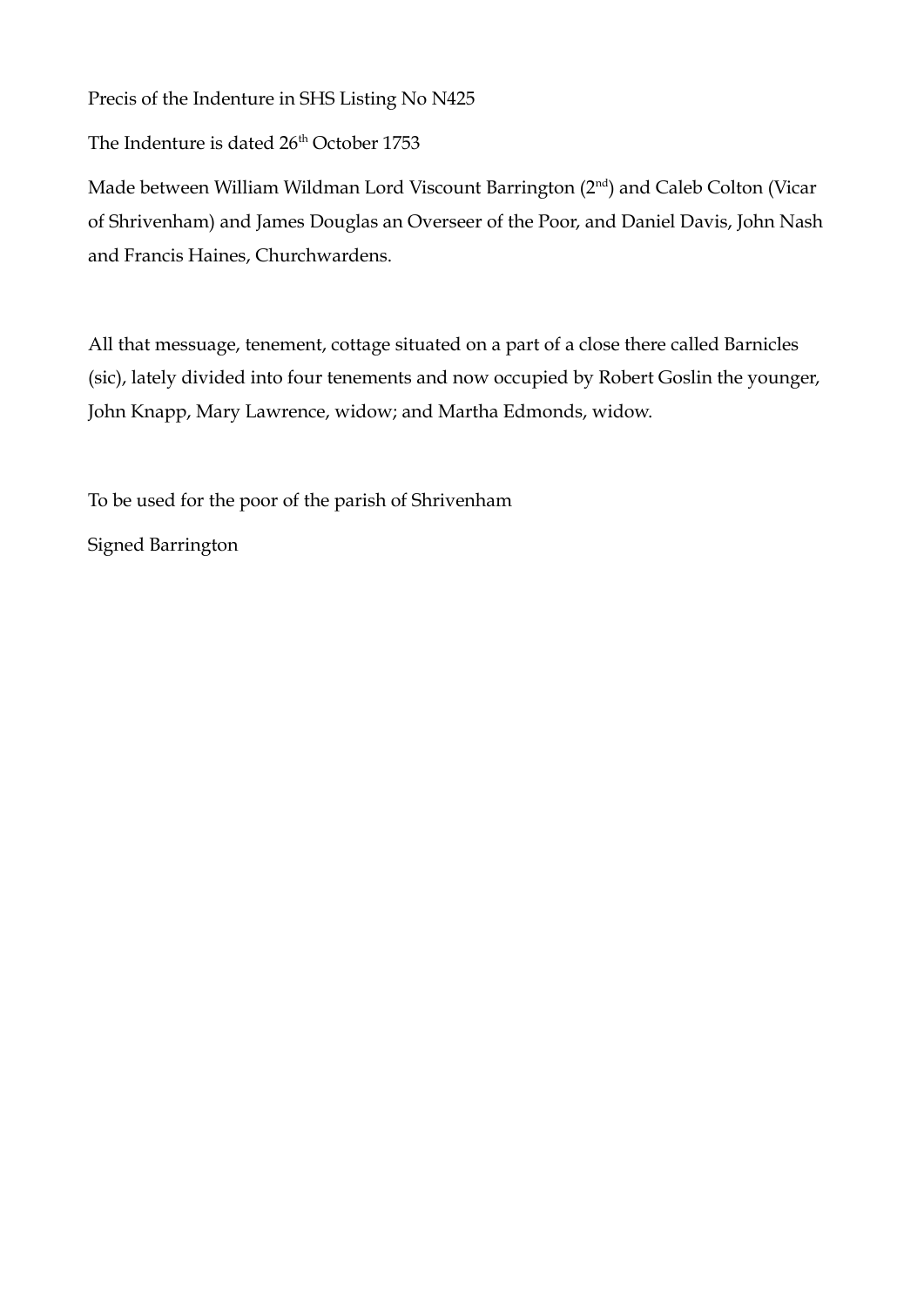| M. LKM21<br>SURROGATE E ECCLESIASTICAL DEPUTY.                                                                                                                 |
|----------------------------------------------------------------------------------------------------------------------------------------------------------------|
| MADE THE TWENTY THIRD DAY OF OCTOBER IN THE TWENTY SEVENTH YEAR OF THE REIGN OF OUR SUVERSIGN LORD GEORGE<br>NTURE                                             |
| THE SECOND BY THE GRACE OF GOD OF GREAT BRITAIN FRANCE AND HELAND DEFENDER OF THE FAITH AND SO                                                                 |
| FORTH AND IN THE YEAR OF OUR LURD ONE THOUSAND SOVEN HUNDRED AND FIFTY THREE BETWEEN THE RENT HONOURASLE WILLIAM                                               |
| LORD VISCOUNT BARRINGTON IN THE KINGDOM OF IRELAND OF THE ONE PART CALEB COLTON VICAR OF SHRIVENIAAM IN THE COUNTY<br>OF BERKS AND CLEAK                       |
| DANIEL DAVIS AND JOHN. CHURCHWARDUNS OF THE PARSH CHURCH OF SHRIVENHAM AFORESAID AND MAURICE HAMES THE YOUNGER<br>AND                                          |
| JAMES DUNGLAS OVERSEER OF THE POOR OF THE SAME PARIS OF THE OTHER PART WITNESSITH THEREFORE AND IN CONSIDERATION<br>OF THE YEARLY RENT                         |
| HERE MAFTER PRESCRIPED AND THE COVENANT AND AGREEMENT THEREIN AFTER MANTAINED ON THE PART AND BEHALF OF THE SAID CALES COLTON,<br>DANIEL DAVIS, JOHN           |
| HAINES<br>SURROGATE<br>MAIN MAURICE + AND JAMES DOUGLAS THER - 4 - AND ASSIGNED TO BE PAID KEPT ---- AND PERFURENCE --- THE SAID LOKO VISCOUNT HATH<br>Dentisp |
| GRANTED AND TO   AND BY THUSE PRESUNT DOTH --- GRANT AND TO  SET LINTO THE SAID CALES COLTEM, DANIEL DAYS, JUN                                                 |
| MASH AND JANES DOLGLAS  THAT COTTAGE OR TENCHENT SITUATE STANDING AND BEING IN SHEWENHAM AFORESAID OR PART OF<br>A CLOSE THERE CALLED                          |
| SEVERAL<br>BARNICLES AFRY DIVIDUD INTO FOUR TENEMENTS AND NOW IN THE  OCCURATION OF ROBERT GOSLIN THE YOUNGER, JOHN KNAPP, MARY  WIDOW, AND                    |
| MARTHA UDINON MOON AND ALL WAYS WATCH PROFIT + COMMODITIES AND ADVANTAGE WHO SOVER UNTO SAID SEIZUAGE COTTAGE OR TENEMENT AND                                  |
| PARTISES BELOMEING OR IN ANY WISE PAPER TAINING (EXCEPT OF THIS PASSENT DEDISE UNTO SAID LORD VISCOUNT  AND  THE SAID CLOSE                                    |
| AND EVERY PART THERBOF OTHER THAN THAT PART WHEREON THE SAID DEMISED PREMISES DO NOW STAND AND ALSO EXCEPT                                                     |
| *                                                                                                                                                              |

WITH FREE LIGERTY TO USE AMD EXERSIZE THE SAME TO HAVE AND TO HOD THE SAID SEIZUASE COTTACE OR TENEMENT AND PREDISES EXCEPT BEFORE ....) UNTO THE SAID

CALEB COLTON, DANIEL DAVIS, JOHN MASH? MAURICE HAINES AND JAMES DOUGLAS AND THEIR 4-- AND ASIGNED PRETENT FOR AND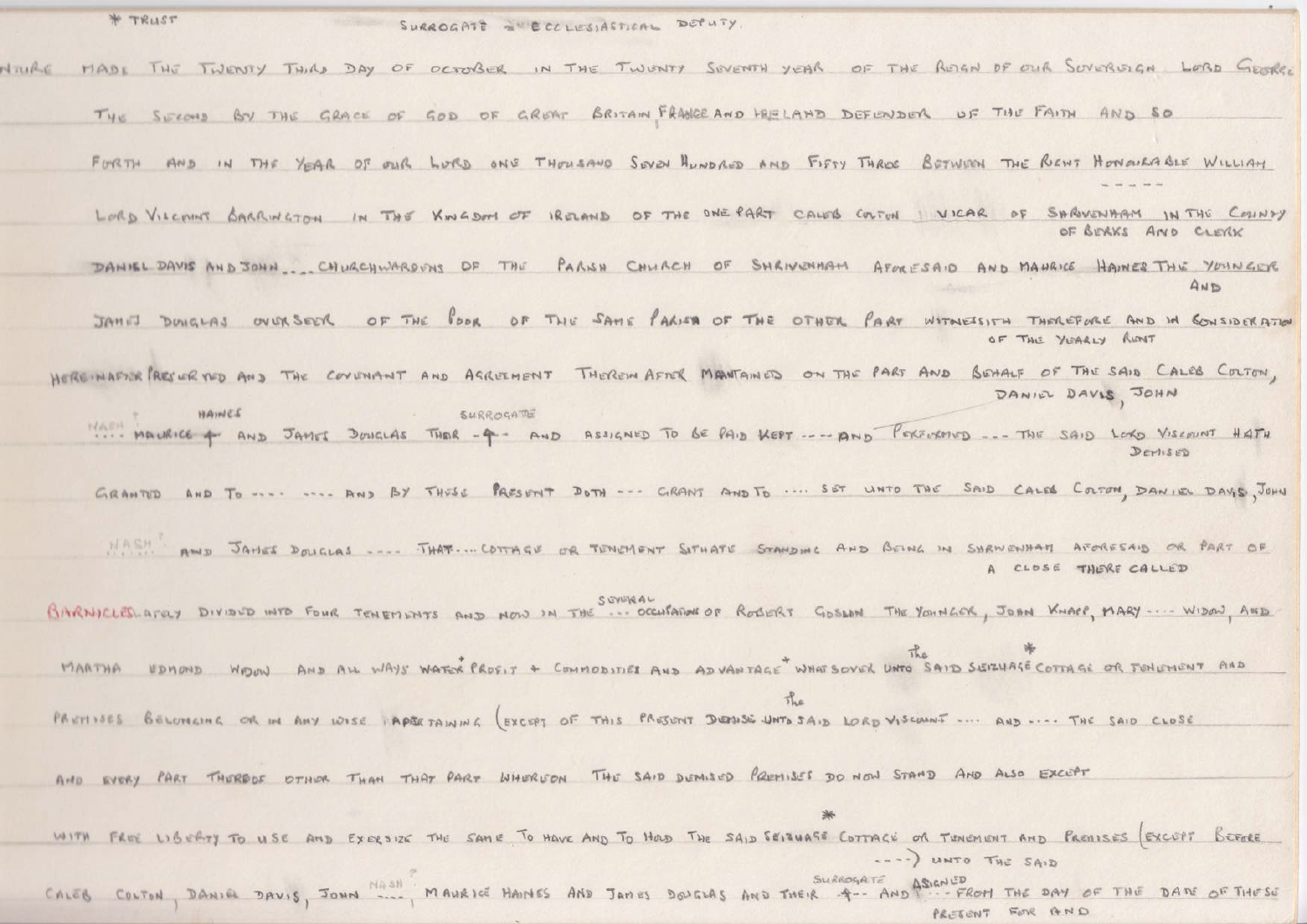SUMMARY.

 $B$ unt ?

INDENTURED By VISCOUNT LORD GARRINGTON JOIN TO VICAL CALES COUSON IN 1753 WHO HEADLED A TRUST TO MANAGE THE .... CLOSE OF 4 SEPERATE TENEMENTS WHICH WOMED BE USED TO HOUSE THE POOR OF THE VILLAGE, FOUR PEOPLE WERE NOTINATED ON THE INDUTINGE, ROBERT GESWITHS YOUNCER, JOHN KNAPP, MARY ... WI AND MARTHA UDMOND WIDOW, YOLDING A YEARLY REAT OF 20 SEILINGS BUILT WATERENT OF STONE THATCH FORCH FORM TOWERS CONSISTED OF A ROOMS ONLY ONE OF AND ONE DANN A COMMON WELL AT THE FRONT AND A RIGHT OF WAY LINKING ALL FULK COTTAGES. FARTH CODENT WERE SEPERATE + EXTERNAL INTERVISIONALLY THE WELL IS IN LINE WITH THE PUITE VITTIDE PUITE AND THE OLD ALMS HONSES WHICH PLOTE THE UNDERGRUND WATER COMPRE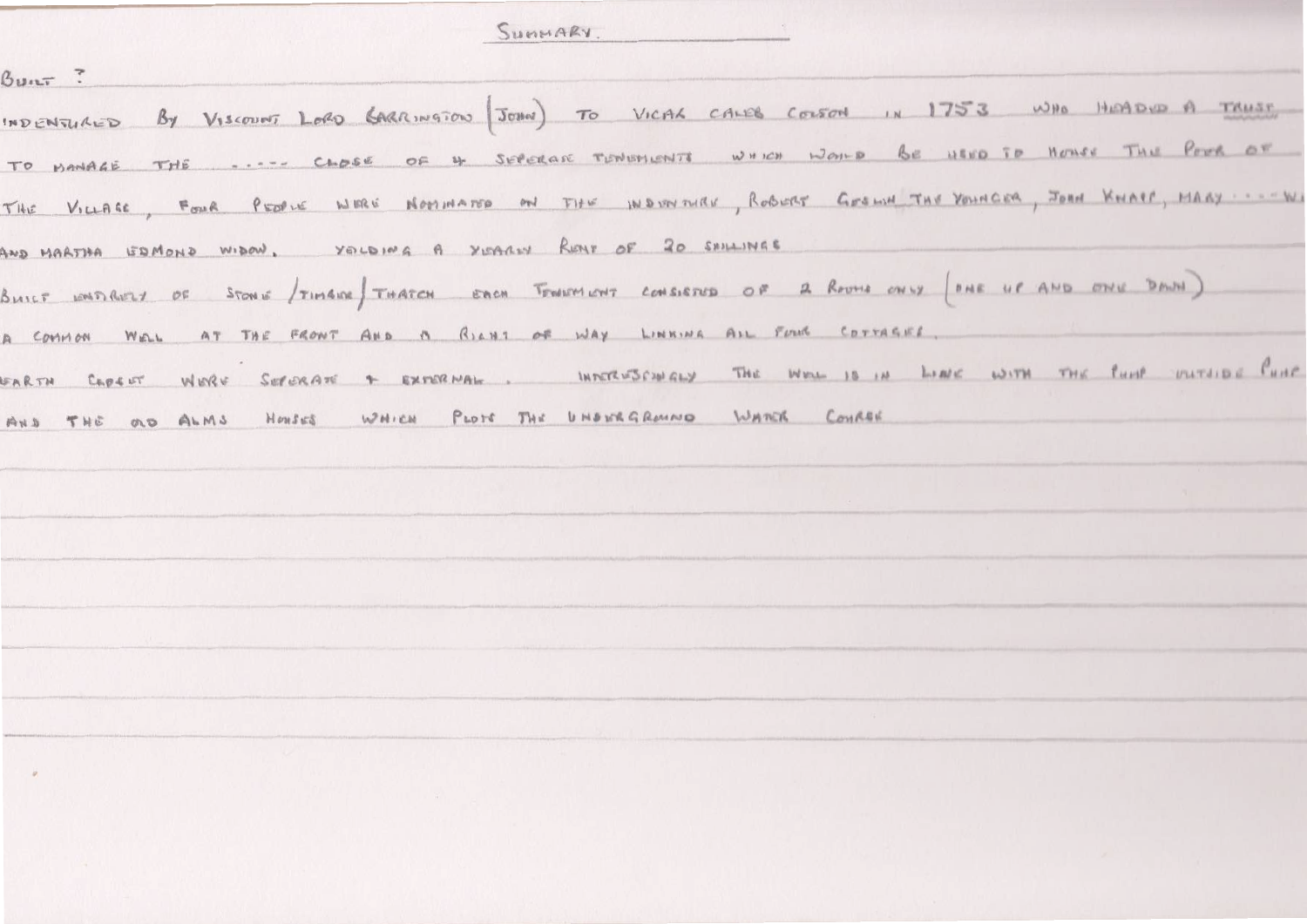| IS AND HOUTE THE FULL END AND TERM OF FIVE HUNDRED YEARS INTRUST  THAT THE SAID SIZEVAGE COTTAGE TENEMENTS SHALL FROM TIME TO TIME                  |
|-----------------------------------------------------------------------------------------------------------------------------------------------------|
| G THE SAID TURM BE OCCULION AND ENTINO BY SHOW OF THE POOR OF THE PARISH OF SHRIVENHAM AFORESAID AS THE SAID CALES COLTON, DANIL DAVIS<br>JOHN MASH |
| CE HALHER AND JAMES DOURLAS AND THER SURROGATE FOR THE TIME GENER SHALL DIRECT OR APPOINT YELLOWE AND PAVING THEREFORE YEARLY AND EVERY             |
|                                                                                                                                                     |
| BURING THE SAID TERM LINTO THE SAID LORD VISCOUNTS SOLET OR ASSENS THE YEARLY RENT OR  OF TWENTY SHILLINGS OF LANFILL MONEY OF GREAT                |
| AT THE FIRET OF THE ANNINCIATION OF THE BLESSED VIRGIN MARY AND SAINT MICHICAL THE LARX ANCEL BY EVEN AND EQUAL PERMONS WITHOUT ANY DEDUCTIONS      |
| BATCHENT WHATSOCKE, THE FRET PATIONT THOUGH TO BEGIN AND BE MADE AFTOR THE FORST OF THE ANUNHIRARIOUS OF THE BLESSED VIRGIN NEXT SMSUNG<br>THE DATE |
| I PREVIEVO ALWAYE  AND IF IT SHALL HAPPEN THE SAID YORRY RENT OR SHA  BEFACE RESERVED OR ANY PART TAKARDE SHALL BE IN<br>AREAR AND                  |
| Of THE SPARE OF TWENTY WAYS HEXT AFTER WITHER OF THE SAID FEASTE OR DAYS WHEREON THE SAME ABOVE APPOINTED TO BE PAID AND NO SUFFICIENT DISTRESS     |
| MESSES CAN OR MAY BE FOUND OR THE PROMISES FOR THE LOVYING THEREOF OR IF THE SAID CALVS COLTON, DAMEL DAVIS, JOHN  MAURICE HAINES AND               |
| DINALAL AND THOSE AND ALLENCO OR EITHER OF THEM SHALL AT ANY TIME DIRING THE TEAM HERESY DE OR COMPAT OR SUFFER TO BE DONE                          |
| MANISTRED ANY WATE SPAN OR DESTRUCTION IN OR WPON THE PREMISES OR ANY PART THEROF OR DEMISE CAANT SET OR ASIGN THE SAME OR ANY PART                 |
| UNTO ANY GERSON OR PORSCHES WHATSOVER OTHER THAN TO AND FOR THE LISE OF THE GOR OF THE PABLISH OF SHRIVENHATL AFORESAID<br>For ALL OR ANY PART.     |
| SAID TEAM WITHOUT THE SPECIAL ------ AND CONJUNT OF HIM THE SAID LORD VISCOUNT  OR ASIGNED IN WRITING HINDOR HIS OR THEIR HAND                      |
| THE FIRST HAD AND OBTAINED THAT THEM. IN ANY OR EITHING OF THE SAID CASES IT SHALL AND MAY BE LANFUL TO AND FOR THE SAID LORD VISCOUNT HIS SEIZED   |
| ESIENED INTO THE SAID DUMISED PREMISEE OR ANY PART THOROGE WHOLLY TO SCOURS AND THE SAME REUSES AND ENJOYED IN  OR                                  |
| THER ESTATE OR ESTATES (ANYTHING THORICH CONTAMED FOR THE  NOTWITHSTANDING) AND THE SAID CALOR COLTON, DANIEL DAVIS, JOHN.                          |
| OF HAINES AND JANCE DOUGLAS FOR THOUSINGS AND THOR SURROGATE AND ASIGNED TO COVENANT AND AGREE TO AND WITH THE SAID<br>LORD VISCOUNT HIS. SEIZED    |